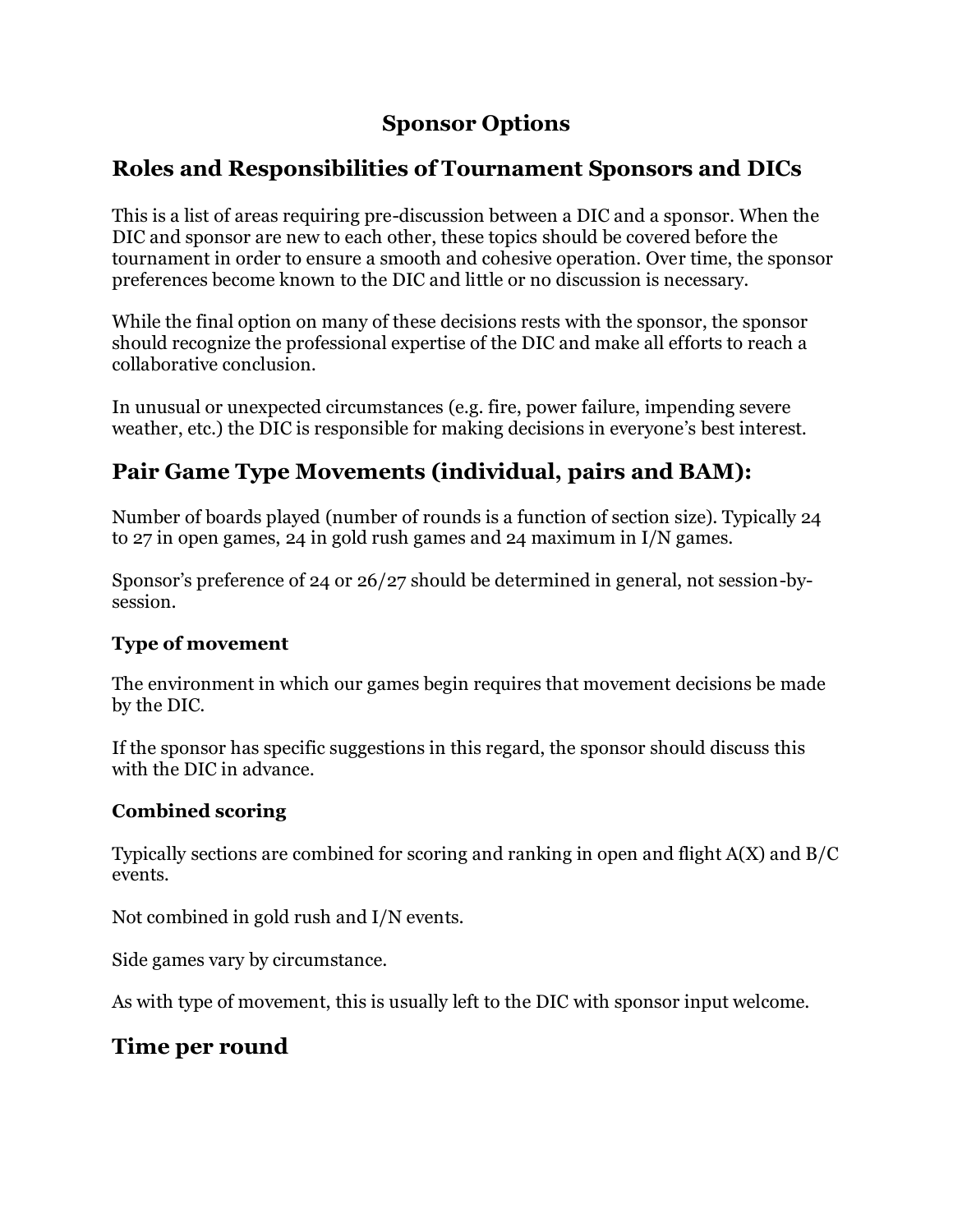Typically the time allowed for pair games is 15 minutes for two-board rounds and 21 minutes for three-board rounds.

Sponsors wishing to deviate from these suggestions should consult with the DIC prior to the tournament.

# **Swiss and Round Robin Team Games:**

# **Number of rounds and number of boards per round**

For two session events, common choices range between 48 and 56 boards. Top flights often play more boards per round than concurrent lower flights (seven rounds of eight and seven rounds of seven). When a small event and a larger event share close quarters, they often both play six rounds of nine (or six rounds of eight instead of 7 x 7). Round robin or Swiss, day of the week, getaway day, length of break, player desires and other factors need be considered.

One session (side games) are four rounds of six. The starting time of the next session is one of the determining factors for the number of boards played.

The option, provided the subject has been discussed in advance, rests with the sponsor.

### **Time per round**

A set amount of time in which to play, compare and report has become the norm. The typical time allotted is eight minutes per board; this includes playing the boards, comparing scores and turning in the results. Often an additional minute or two needs to be given to inexperienced groups and a minute or two less when the sponsor has requested an early departure. Sponsors wishing to deviate from these suggestions should consult with the DIC prior to the tournament.

# **When (and if) to break (length)**

Sponsor option.

# **VP scale (20 or 30)**

Typically included in advertising. Sponsor option. Substantial departure from past practice must be discussed with the DIC in advance.

# **Pairing**

Complete (and almost complete) round robins are paired entirely in advance. Swiss events typically are random in round one and paired by Swiss team rules thereafter. The TD, based on game size and other considerations, sets various parameters of loose or tight pairing in ACBLscore.

# **Bracketing**

Brackets are typically determined by the TD when entries close. In an open event, the top bracket is typically played as a Swiss and is sometimes sold as open to any team.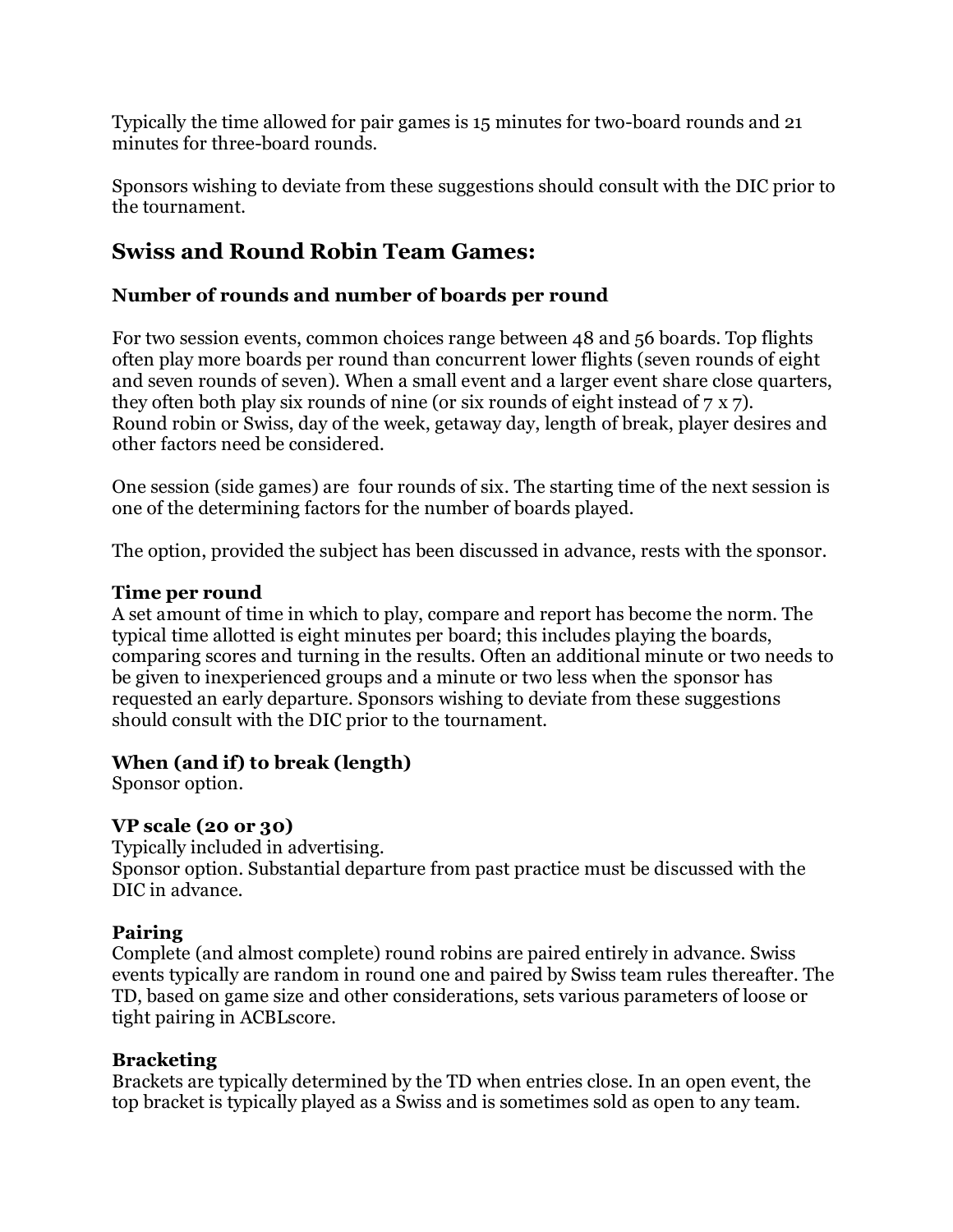# **Knockout Events:**

### **Number of boards**

Typically, KOs play 24 boards per match. Flight A KOs (rare) sometimes play 28. Compact Kos are 24 boards. Morning sessions are 24 boards (or fewer).

### **Handicapping**

Sponsor option. ACBL requires that advertising note whether the tournament will, may or will not handicap. Sponsor and DIC should discuss exact details in advance.

### **Replays**

Typically not permitted but a sponsor may opt (in advance) to allow or to allow after an intervening match.

### **Bracketing (including where to break and three sessions)**

Sponsor option. Large KOs rarely pose problems in bracketing. In relatively small events, when entries close, the TD must make brackets that will displease the fewest contestants. Sometimes one or two three-session brackets is the best solution. The sponsor should make desires, if any, known to the DIC in advance.

# **Additional Sponsoring Organization Responsibilities**

### **Electronic scoring**

The sponsor arranges for electronic scoring devices, if desired, in advance. Some sponsors own them, others rent them from various sources. The DIC must know in advance what, if any, those arrangements are and if a sufficient quantity will be on hand. Financial details need be agreed upon in advance if directors are involved in the rental process.

### **Hand records**

Electronic sets (purchased from ACBL) are provided by the DIC. Typically the DIC arranges for copies to be printed for after-game distribution. If boards are not preduplicated the DIC arranges for necessary hand records to be printed. The sponsor pays all costs.

### **Masterpoint Averaging**

Sponsor option. Masterpoint averaging, if used, must be noted in the tournament advertising.